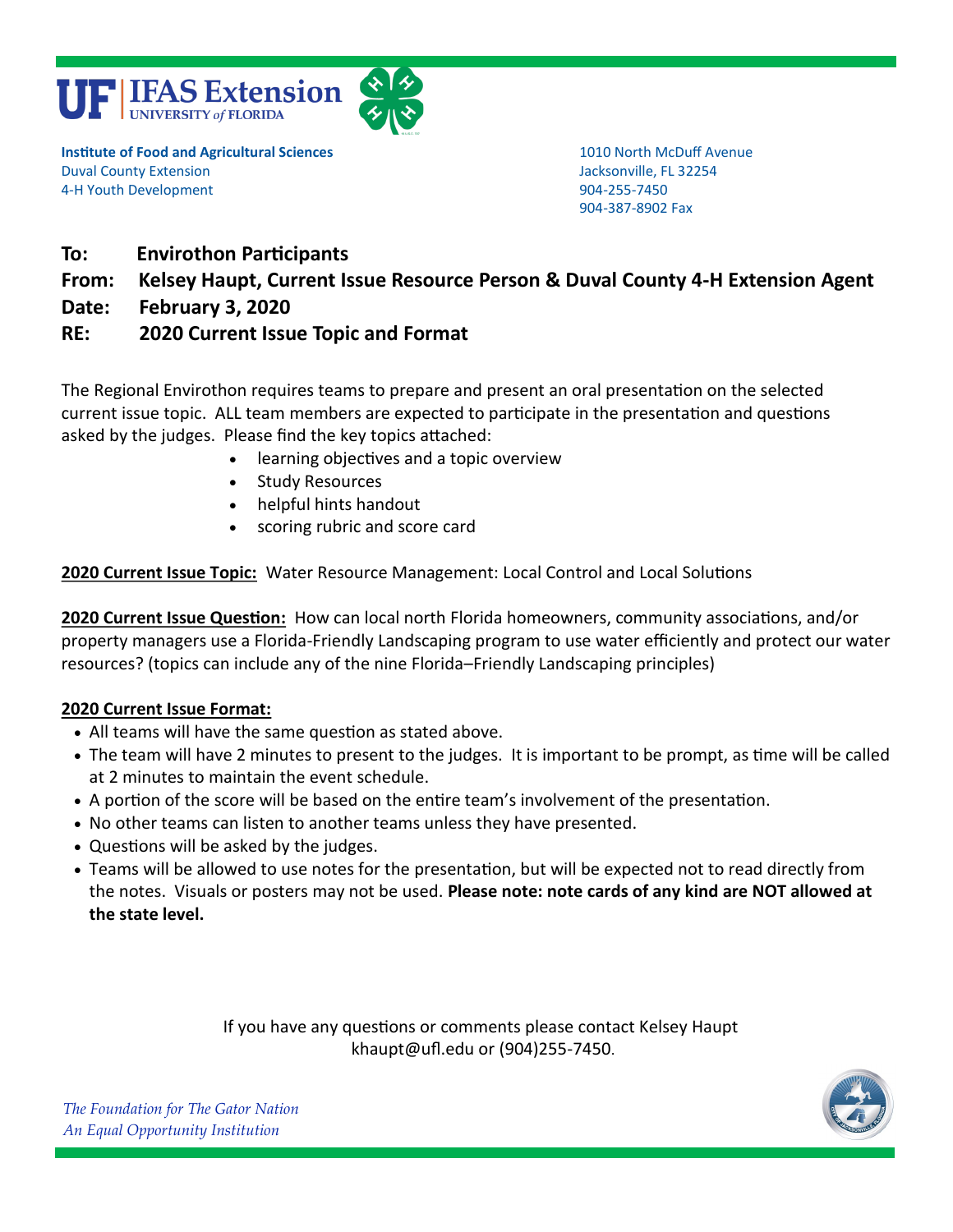# **Key Topics**

Water Resource Management: Local Control and Local Solutions.

# *Key Topics*

- 1. Understanding how groundwater and surface water systems function.
- 2. Understanding the importance of water quality and quantity as a foundation in a healthy ecosystem
	- 3. Understanding a variety of water quality indicators in different landscapes.
	- 4. Understanding a variety of water quantity indicators in different landscapes
- 5. Understanding how sustainable and best management practices enhance and protect water quality and quantity for humans and wildlife.
- 6. Understanding the differences of local, regional, and national systems that manage natural resources and the importance of each in water resources.
	- 7. Understanding the social, economic, political impacts of natural resources management and decision making.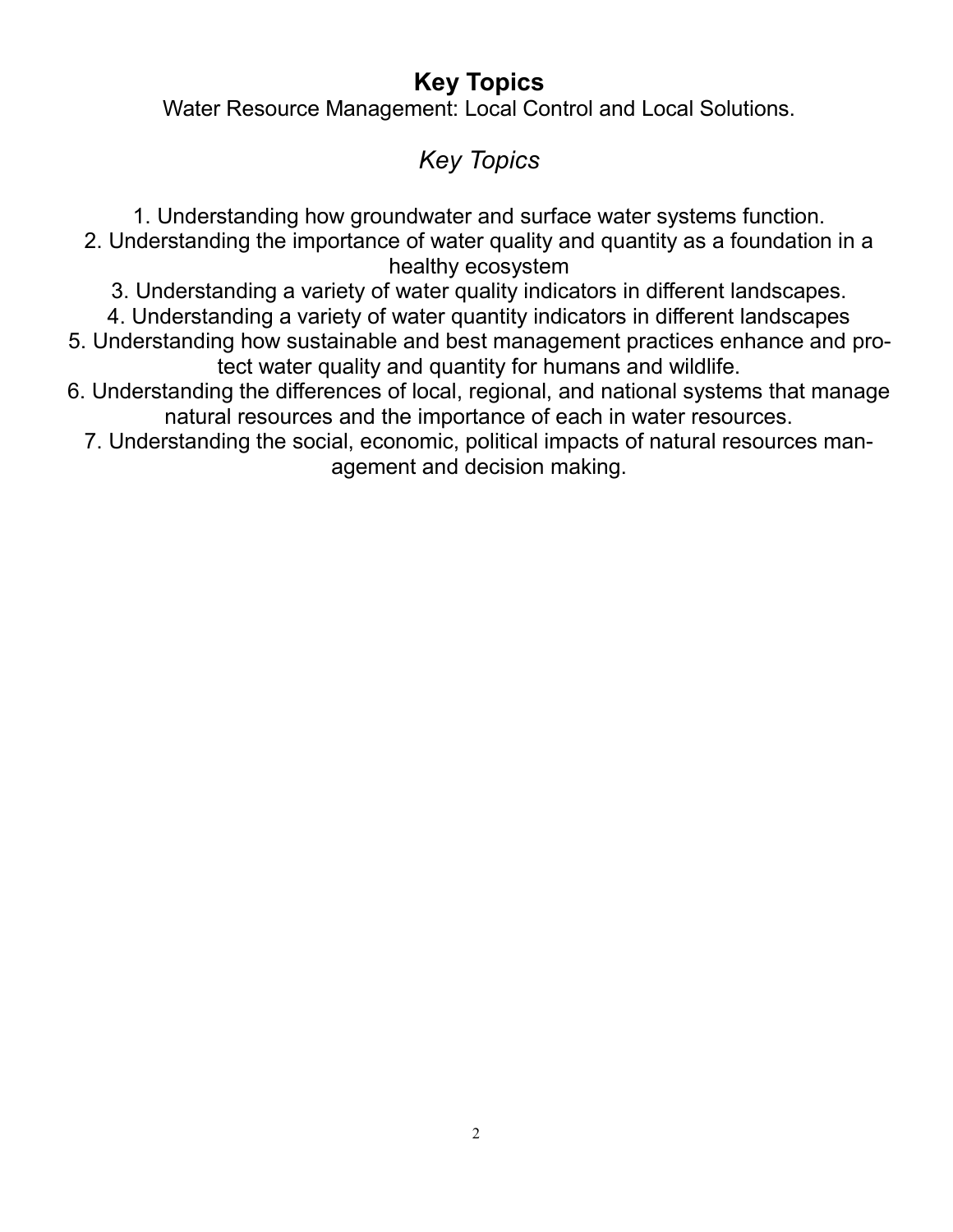# **Current Topic Resources**

*Water Resource Management: Local Control and Local Solutions*

# **National Envirothon Current Issue Study Guide**

[https://envirothon.org/the](https://envirothon.org/the-competition/current-competition/)-competition/current-competition/

## **Southeast Regional Envirothon Study Information**

http://www.eco-[tan.org/EnvirothonStudyInfo.html](http://www.eco-tan.org/EnvirothonStudyInfo.html)

## **Local Resources:**

Florida– Friendly Landscaping Program Homepage — Lists the Nine FFL Principles <https://ffl.ifas.ufl.edu/>

Understanding a variety of water quality indicators in different landscapes http://www.eco-[tan.org/documents/StudyMaterial/2020%20SER/3\\_17%20Key](http://www.eco-tan.org/documents/StudyMaterial/2020%20SER/3_17%20Key-Topic-3%20Florida%20Only%20rev%201-23.pdf)-Topic-3%20Florida%20Only%20rev%201-23.pdf

## Create a Florida-Friendly Yard

http://www.eco-[tan.org/documents/StudyMaterial/2020%20SER/3\\_12%20FLFrndlyLandscpBroch08\\_10Web.pdf](http://www.eco-tan.org/documents/StudyMaterial/2020%20SER/3_12%20FLFrndlyLandscpBroch08_10Web.pdf)

## Evaporation Loss During Sprinkler Irrigation

http://www.eco-[tan.org/documents/StudyMaterial/2020%20SER/3\\_10%20Evap%20Losses%20Sprinkler%20Irrigation%](http://www.eco-tan.org/documents/StudyMaterial/2020%20SER/3_10%20Evap%20Losses%20Sprinkler%20Irrigation%20BUL290.pdf) [20BUL290.pdf](http://www.eco-tan.org/documents/StudyMaterial/2020%20SER/3_10%20Evap%20Losses%20Sprinkler%20Irrigation%20BUL290.pdf) 

## Florida-Friendly Landscaping™ Pattern Book

http://www.eco-[tan.org/documents/StudyMaterial/2020%20SER/2\\_5%20FFL](http://www.eco-tan.org/documents/StudyMaterial/2020%20SER/2_5%20FFL-Pattern-Book-Zone8A-8B%20small.pdf)-Pattern-Book-Zone8A-8B%20small.pdf

The Florida Yards & Neighborhoods Handbook [https://ffl.ifas.ufl.edu/materials/FYN\\_Handbook\\_2015\\_web.pdf#page=17](https://ffl.ifas.ufl.edu/materials/FYN_Handbook_2015_web.pdf#page=17)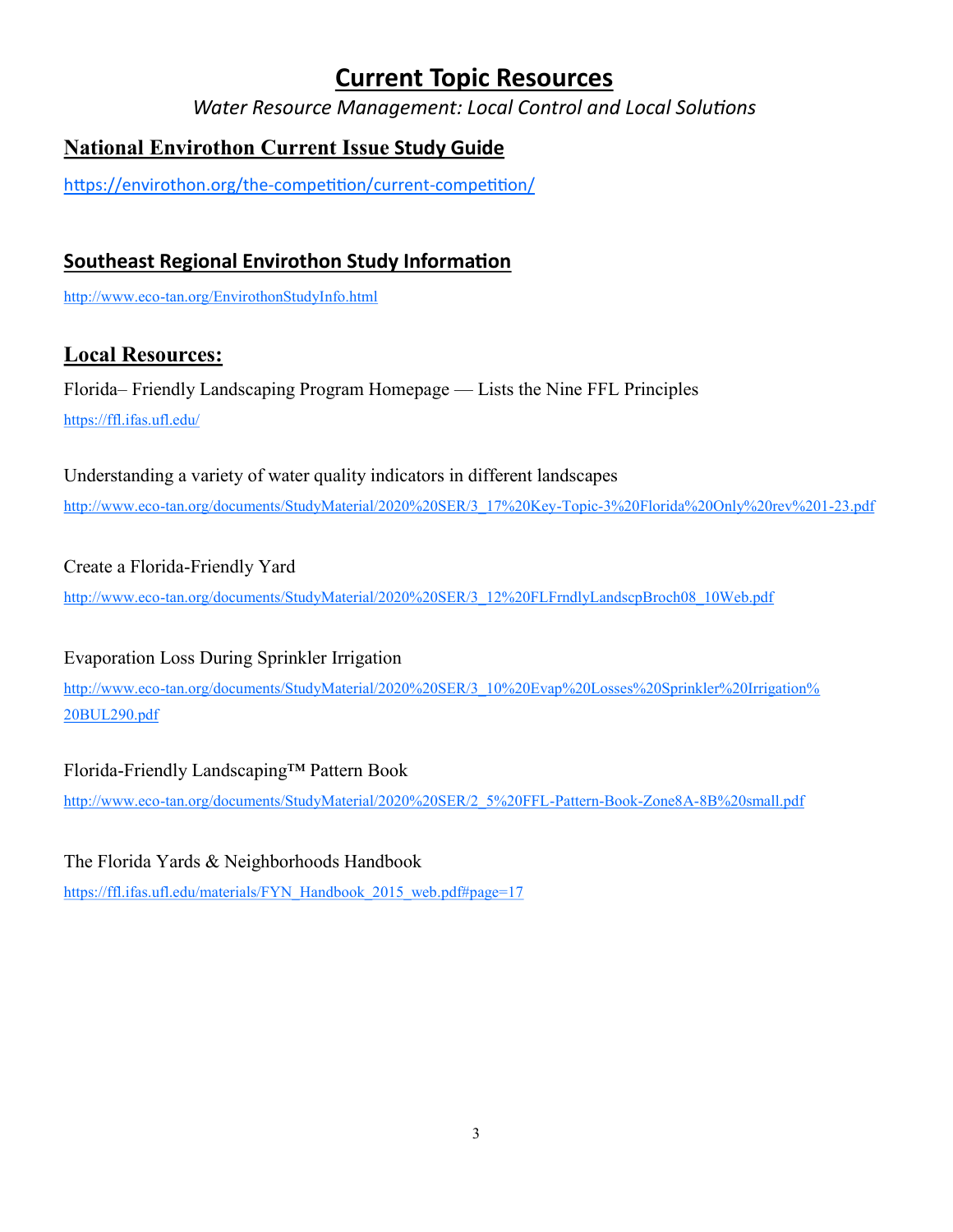# **FRED B. MILLER, JR. REGIONAL ENVIROTHON Helpful Hints for Group Presentations**

The purpose of the Current Issues oral presentation is to prepare students to orally support environmental issues in public as a group. The contest is evaluated on two components: composition (organization) and delivery. Speech organization is critical for making the point of the speech even though the obvious steps may sound trite. Here is a model that will help your team maximize your success in the speech composition (organization) points. This template will work for any speech or presentation you make. These items listed must be a part of the oral presentation. Additional information needs to be added to support and convince your audience of your purpose.

### **Introduction**

Start with an opening that will tie with the closing.

A catchy opening and closing tie is a statement that grabs the attention of the audience to open and close the speech. It can be a poem, quote, idea, question, or story. This catchy opening should be the final statement in the speech's conclusion given by the last speaker.

For example, last week our group had an opportunity to experience a beautiful sunset over one of Florida's 1000 estuaries. (See the closing statement for tie in).

Clearly state your group's purpose.

The introduction must have the 3 points or ideas the speakers will be making. Do not be afraid to use 1, 2, 3.

For example, the purpose of our group is to tell you how estuaries can be preserved by 1) reducing lawn fertilizer, 2) conducting regular septic tank inspections, and 3) properly disposing of pet waste.\*

Provide a transition to the next speaker.

Make a smooth transition to the next speaker

For example, Mary will help you understand one of the largest threats to Florida's estuaries – urban lawn fertilizers.\*

### **Body – Idea Support**

The body of the speech is where the main points and support of those ideas are presented. Explain or define the issue for the audience that is being covered or why it is important. For example, excessive amounts of man induced nutrients have resulted in estuaries that produce unnatural algae blooms, fish kills and a decrease in nursery fish populations. This does not only reduce the beauty of the estuary but can have long term negative effects on related rivers and oceans.\*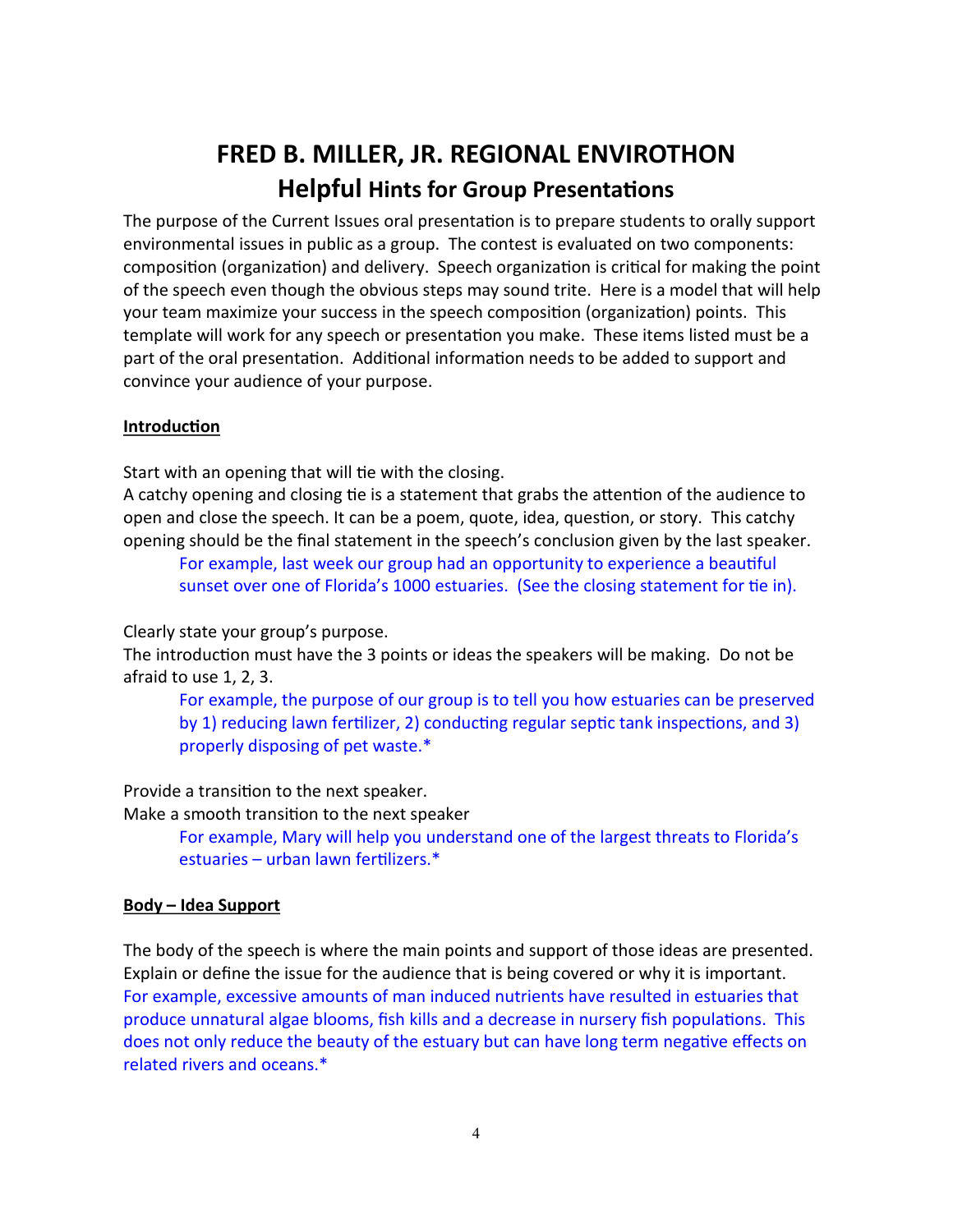Provide real life examples to make your point.

For example, Grandpa Joe always had the greenest lawn in the neighborhood, and was proud of it. His theory is "if a little is good, than more is better." Unfortunately that theory is use by many Florida home owners.\*

Each speaker should have at lease one quote or fact that supports you idea.

For example, according to University of Florida IFAS Extension the average home owner can reduce the amount of fertilizer used by 3 million pounds by the use of slow release fertilizer and by properly timing applications. In the state of Florida alone, this practice results in over 1 million tons of extra nutrients being applied annually.\*

### Provide a transition to the next speaker.

For example, I have discussed the problem of fertilizers for estuaries occurring on top of the ground. Now Mary would like to share with you an estuary threat that is occurring under the ground. The unnoticed and forgotten septic systems are a real problem in Florida's sandy soils.\*

Each Speaker 2, 3, and 4 will use the same format that was identified in the introduction. Each of these segments should be about the same length.

### **Conclusion**

The conclusion should serve as a review of the introduction and body of the presentation. It should be a quick summary of the 3 points that were covered in the speech from speakers 2, 3, and 4. It should be similar but not exactly the same.

For example, I hope our group has given you some practical ideas that can help preserve estuaries by first reducing lawn fertilizing by using a slow release fertilizer and by properly timing applications. Secondly you can help preserve estuaries by having a trained professional complete a septic system inspection on an annual schedule. And finally by simply encouraging you community pet owners to regularly properly dispose of pet waste.\*

Remember to tie to your groups opening catchy statement.

The opening and closing tie helps the listener know the speech is coming to the end (see introduction).

For example, it is our group's hope by following these ideas to save our estuaries you will have an opportunity for many years in the future to experience a sunset over one of Florida's 1000 beautiful estuaries.\*

**\*Please note that the example on this document are completely fabricated and are not backed up with data. It is important that you research and document all facts and figures for your presentation.**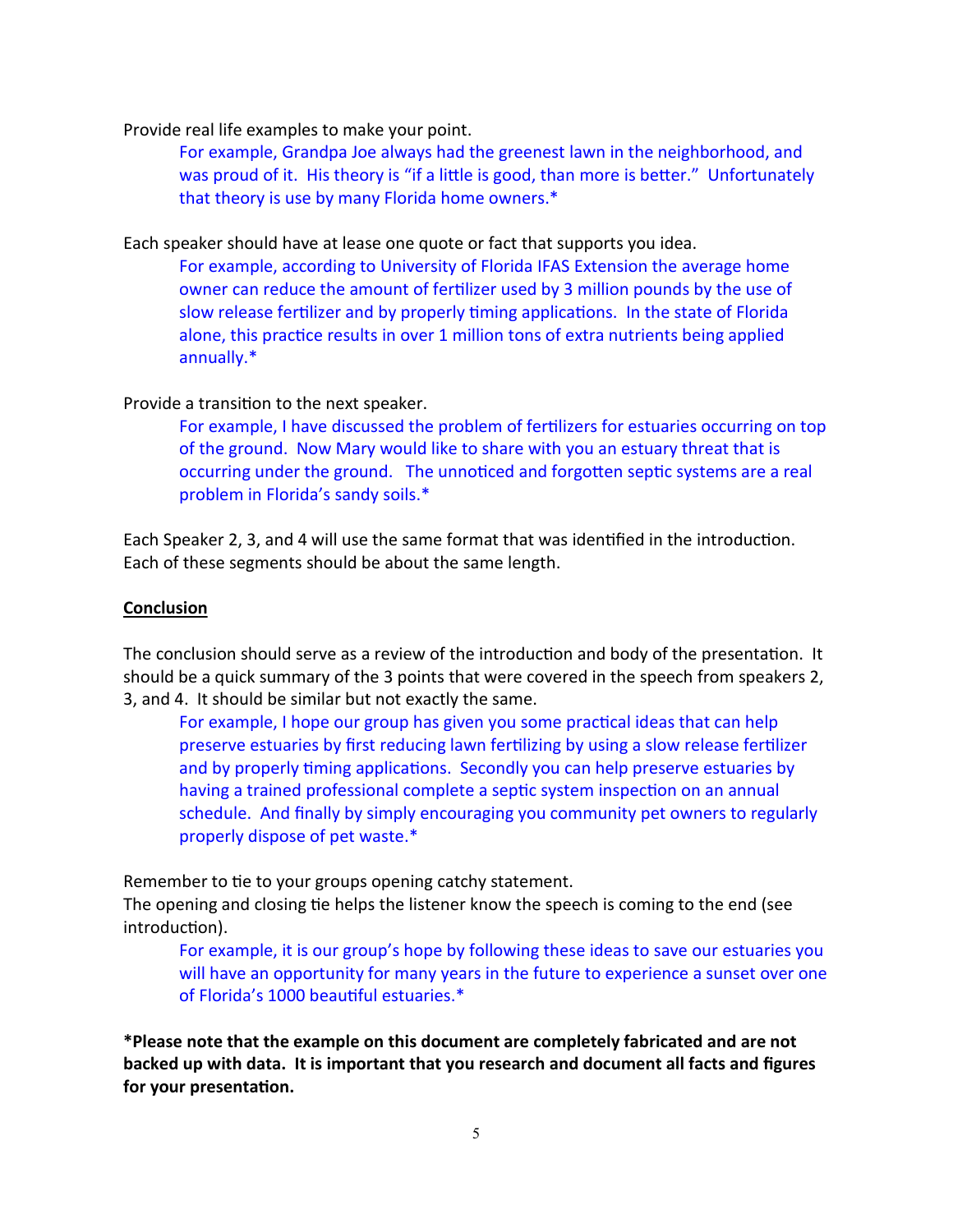# **FRED B. MILLER, JR. REGIONAL ENVIROTHON Current Issues Scoring Rubric**

#### **Speech Composition (Total 16 points)**

#### Score Point 11-16

- The speech was well organized with an introduction that captures the attention of the audience and ties to the closing statement.
- The purpose of the speech was clearly stated in the introduction and reviewed in the conclusion.
- The main points were clearly stated and organized so the listener could easily identify the main points of the speech.
- The material strongly supports the main points of the speech and the team's view of the subject matter.
- The supporting data is from reliable sources
- Proper grammar was used throughout the speech
- The main points of the speech were easily understood and appropriate for the audience

#### Score Point 6 – 10

- The speech did exhibit some semblance of organization, but lacked a catchy introduction that ties to the closing statement.
- The speech had a purpose, but it was not specific or it was not clearly stated in the introduction and reviewed in the conclusion.
- The main points were somewhat clear and organized but the listeners could not easily identify the points at the end of the speech.
- Some of the material supports the main points of the speech and the team's view of the subject matter.
- Some of the supporting data is from reliable sources
- Proper grammar was used in some of the speech
- Some of the main points of the speech were easily understood and appropriate for the audience

#### Score Point 0 – 5

- The speech was not well organized and lacked an introduction that ties to the closing statement.
- The main points were not clearly stated and organized so the listener could easily identify the points at the end of the speech.
- The material did not support the main points of the speech and/or the team's view of the subject matter
- The supporting data is from unreliable sources. Proper grammar was not used.
- The main points of the speech were difficult to understand and not appropriate for the audience.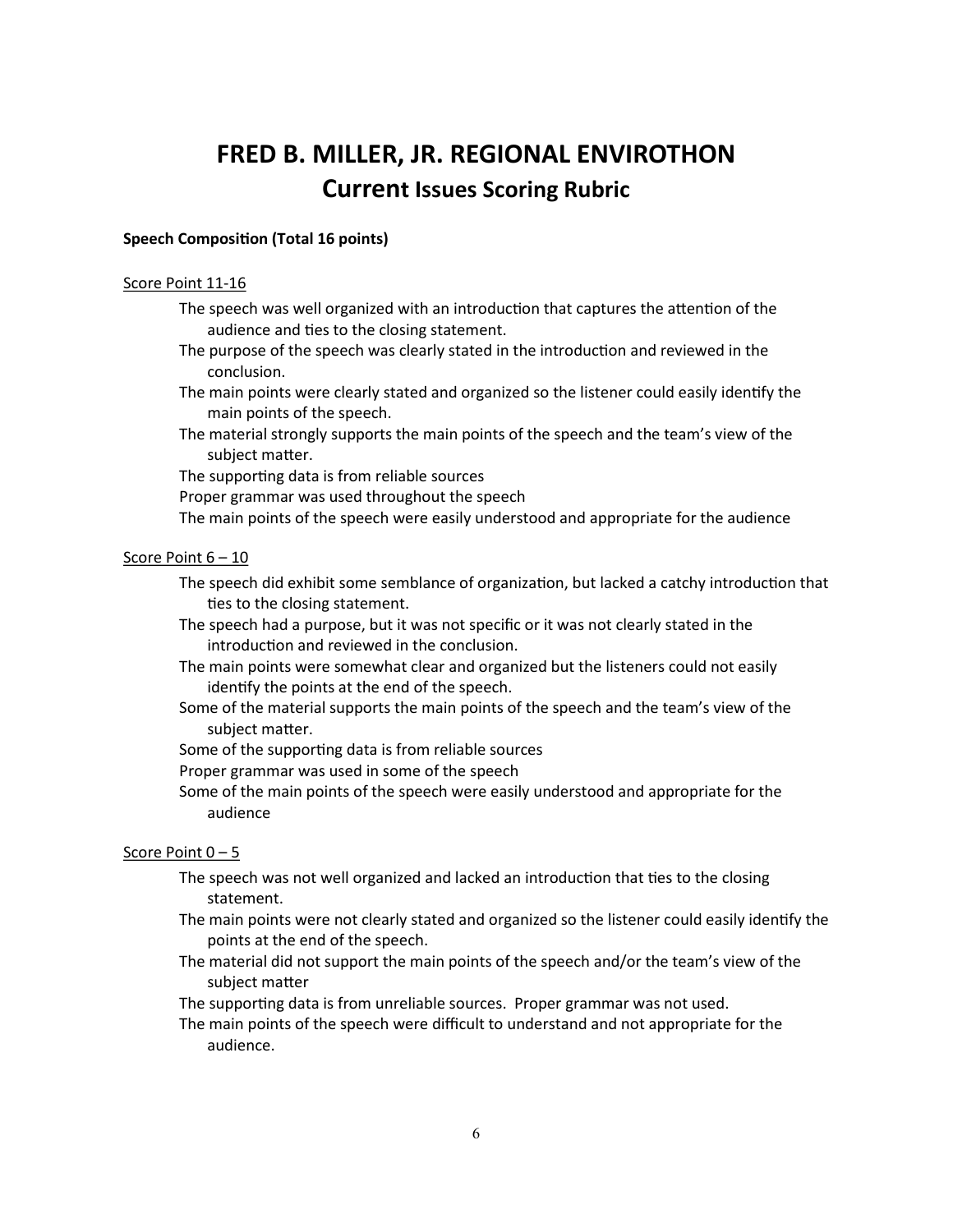#### **Speech Delivery (14 points)**

#### Score Point 10-14

The speakers delivered the speech in a relaxed manner that was smooth and flowing. The speech was delivered in a clear and distinct manner.

The speakers provided effective voice variation i.e. volume, speed and pitch.

The group equally shared in the presentation and exhibited a superior ability to present as a team.

All team members had excellent eye contact with the audience.

All team members exhibited poise, confidence and composure.

#### Score Point 6– 9

Some of the speakers delivered the speech in a relaxed manner that was smooth and flowing.

The speech was delivered in a clear and distinct manner.

Some of the speakers provided effective voice variation i.e. volume, speed and pitch.

Some of the group shared in the presentation and exhibited the ability to present as a team.

Some of the team members maintained eye contact with the audience.

Some of the team members exhibited poise, confidence and composure.

#### Score Point 0 – 5

Few speakers delivered the speech in a relaxed manner that was smooth and flowing. The speech was not delivered in a clear and distinct manner.

Few of the speakers provided effective voice variation i.e. volume, speed and pitch.

The group did not equally share in the presentation and did not exhibit the ability to present as a team.

Few of the team members had eye contact with the audience.

| <b>Scoring Breakdown</b>  |           |  |
|---------------------------|-----------|--|
| <b>Speech Composition</b> | 16 points |  |
| Speech Delivery           | 14 points |  |
| <b>TOTAL</b>              | 30 points |  |